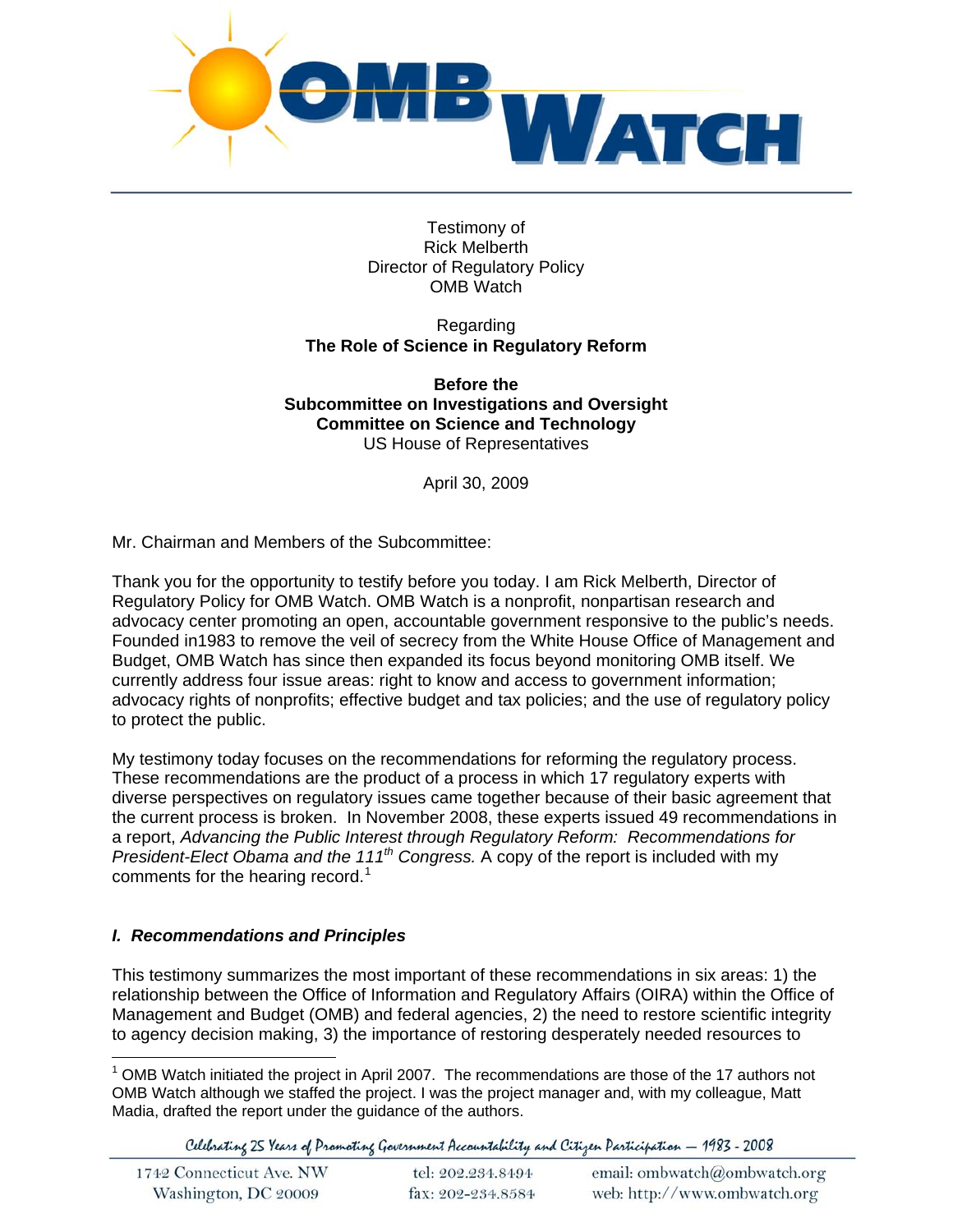federal regulatory agencies, 4) regulatory transparency, 5) how to improve the timeliness and responsiveness of the rulemaking process, and 6) the use of cost-benefit analysis.

The executive summary of the report identified the principles that guided the authors in developing their recommendations (p.2):

**1. Regulatory decisions should be timely and responsive to public need.**  Timely action is a benefit to the public and all stakeholders. Government must actively assess public needs, identify where regulatory gaps exist, and act to address such gaps. Regulatory decisions should be based on the best available information, balanced with the need to act in a timely manner.

**2. The regulatory process must be transparent and improve public participation.** Openness, from pre-rulemaking to the publication of final rules, is essential to meaningful accountability in the process. The Internet age affords new ways of fostering meaningful public participation.

**3. Regulatory decisions should be based on well informed, flexible decision making.** There needs to be a premium placed on authority within regulatory agencies to decide what information is critical to effective regulations and to ensure those decisions reside with agency scientists and experts.

**4. Authority to make decisions about regulations should reflect the statutory delegation granted by Congress.** Federal agencies are given the responsibility to implement legislation and have the substantive expertise necessary to develop effective standards. That expertise should be recognized and provide the foundation for sound regulatory decisions.

**5. Agencies must have the resources to meet their statutory obligations and organizational missions.** Resources are needed for addressing regulatory gaps, providing accountability and transparency mechanisms, and meeting regulatory compliance and enforcement functions.

**6. Government must do a better job of encouraging compliance with existing regulations and fairly enforce them.** In order to strengthen public protections and provide regulated communities with fair and predictable compliance approaches, agencies must be enabled to meet more effectively both current and new demands and work to improve or create regulatory compliance programs.

The recommendations were finalized in the fall of 2008. The vision the recommendations express were supported by all the authors, although not all of them agreed on every recommendation or characterization.

# *II. The Relationship between OIRA and Agencies*

The relationship between OIRA and federal regulatory agencies is critically important to the regulatory process. The report stated: "[T]here needs to be a fundamental restructuring of the interaction between OIRA and the agencies, placing greater priority on agency expertise and statutory authority for decision-making." (p. 16) The agencies should possess the decision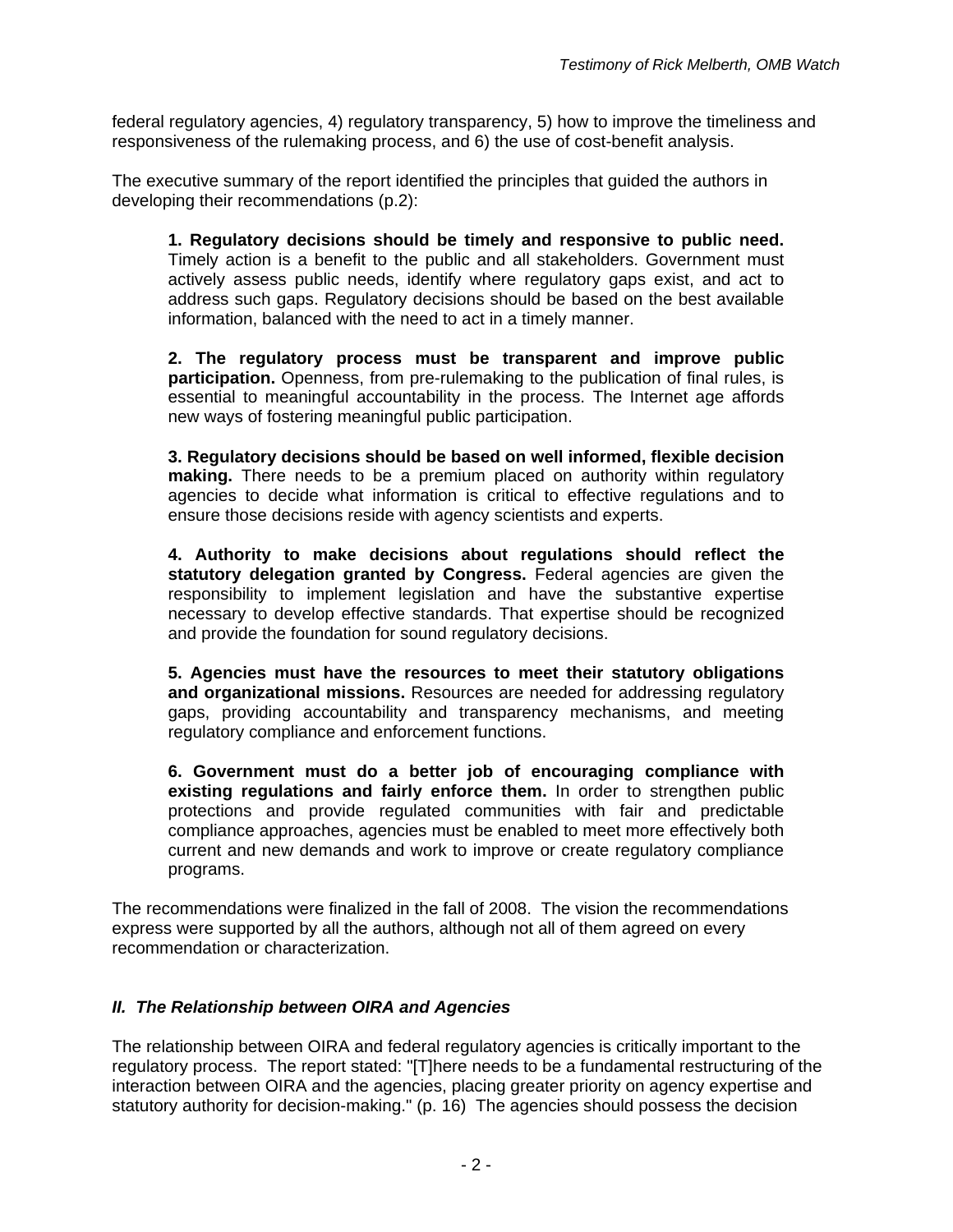making authority when promulgating regulations because they, not OIRA, are given the statutory mandate from Congress.

The modern-day structure of executive orders that began with President Reagan has placed significant power in OIRA to review regulations. The degree to which OIRA has exercised this centralized control varied somewhat from administration to administration, but there was one constant throughout the years: OIRA was in control and had the *de facto* presidential authorization to approve, amend, or kill rules developed by agencies. With a new administration entering office and planning to revise the regulatory executive order, there is an opportunity to try a different approach, one that emphasizes OIRA's role as coordinator and facilitator of sound agency practices rather than second-guessing agency decisions on individual rules.

The role the authors suggested for OIRA is consistent with congressional designs for the administrative state. Congress mandates regulatory authority to the agencies. The agencies have the technical, scientific, economic, and social expertise to address the highly complex issues before them. OIRA does not have this range of expertise and should not be approving or rejecting individual rules.

On December 22, 2008, some of the authors met with the presidential transition team to discuss the report's recommendations. At that meeting, the authors were asked specifically about what they believed should be the relationship between OIRA and the agencies. Subsequently, the authors sent to the transition team a memo outlining their proposal for the role of OIRA. (A copy of the memo is submitted with this testimony for the record.) The portion of the memo that addressed this question reads:

Our recommendations call for a fundamental restructuring of the interaction between OIRA and the agencies, placing greater priority on agency expertise and statutory authority for decision-making. While we had differing views on the unitary executive theory that underlies centralized regulatory review, we did reach consensus on pragmatic approaches for constructive changes to OIRA's role. The role for OIRA would focus on three key functions: (1) implementation of its own statutory responsibilities; (2) transparent resolution of inter-agency disputes on regulations; and (3) implementation of presidential policies, where those are clear.

We emphasize the need for clarity on the last role to avoid the tendency of OIRA, or an organization of its nature, to engage in mission creep based on implied presidential policies. OIRA should be concerned with agency structures and general regulatory performance. Just as in budgetary matters, coordination at the stage of priority setting is a pivotal occasion for the implementation of presidential policies. Whether reviving the Regulatory Working Group is appropriate or not, we are clear that priority setting requires greater transparency and public involvement, which OIRA should facilitate. But it is also necessary to make clear that OIRA's role is limited and does not usurp the role of the political leaders who lead the agencies with direct statutory responsibility for regulatory decisions. We believe this approach recognizes that the White House (a collection of various offices that often may be involved in reviewing agency rules) does not, nor should it, have the expertise that resides within the agencies; it acknowledges that the White House has the ability to identify government-wide management issues that should be raised with agencies that may improve the rulemaking process, and to see the big picture of what rules and activities agencies are undertaking.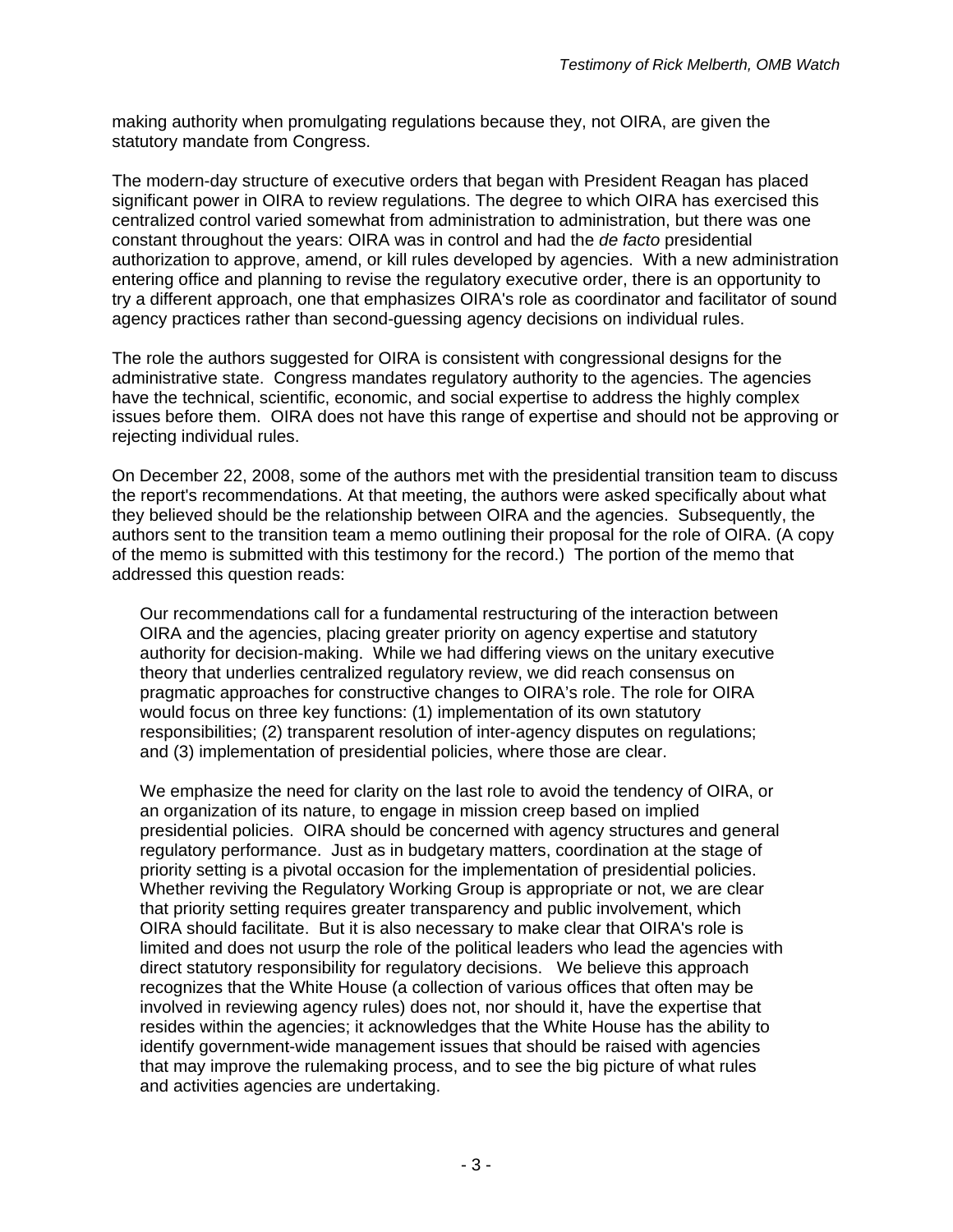In implementation of this split in responsibility, the role of the OIRA desk officers changes, shifting them away from making "Yes/No" decisions on individual rules. Instead, the desk officer can assist an agency in regulatory priority setting; in the context of particular rulemakings, the officer may help facilitate comments from other agencies, pose questions about the regulatory proposal or the underlying research, or convene interagency dialog as a collegial effort, but should not be acting as a person with an implied right to make final decisions on the substance of a rule or the regulatory priorities within an agency. This would create a new type of relationship between OIRA and the agencies, respecting the delegation of congressional rulemaking decision-making authority to the agencies. $<sup>2</sup>$  $<sup>2</sup>$  $<sup>2</sup>$ </sup>

This position highlights the important role OIRA could play in overseeing the regulatory big picture and helping agencies to do their work more effectively and efficiently. It also acknowledges OIRA's responsibility to help agencies establish policy priorities, just as OMB does in budgetary matters, and to hold agencies accountable. But it recognizes that regulatory agencies are very different and have statutes that require very different things of them. OIRA cannot, and should not, have the expertise that resides in the agencies, and therefore, should not be making decisions about the content of individual rules.

The authors reiterated this position on the agency-OIRA relationship in comments submitted to OMB on a new regulatory executive order that President Obama is expected to issue. It is time for a different relationship, one "that places greater priority on agency expertise and statutory authority for decision-making."<sup>[3](#page-3-1)</sup>

In the comments and in the report, the authors recommended that OIRA return to its statutory mission under the Paperwork Reduction Act (PRA). OIRA was created to manage federal information resources and to approve agency information collection requests.<sup>[4](#page-3-2)</sup> If OIRA was more focused on helping agencies manage more effectively information important to regulatory decision making, the relationship between the agencies and OIRA could be substantially more cooperative and productive than the current relationship. The authors concluded their comments on a new executive order with this note:

In conclusion, a healthy relationship between rulemaking agencies and OIRA is critical to a well-functioning regulatory system that adequately responds to public need. We believe this relationship would be improved if OIRA engaged less in rule-by-rule review and instead focused on assisting agencies in gathering the opinions of other agencies and contributing to regulatory priority setting. The Obama administration has an opportunity to redefine federal regulatory policy for the better – not just for itself, but for future administrations.

<span id="page-3-0"></span> 2 Memorandum from Gary Bass on behalf of those endorsing the recommendations from the Advancing the Public Interest through Regulatory Reform to Sally Katzen, Cass Sunstein, Dan Chenok, and Mike Fitzpatrick on Follow-up to Questions Raised Regarding our Recommendations, December 24, 2008. 3 Comments submitted by the authors of *Advancing the Public Interest through Regulatory Reform* on OMB's request for comments on Federal Regulatory Reform, March 31, 2009, available at http://www.reginfo.gov/public/jsp/EO/fedRegReview/publicComments.jsp

<span id="page-3-2"></span><span id="page-3-1"></span> $\frac{4}{\sqrt{1}}$  $\frac{4}{\sqrt{1}}$  $\frac{4}{\sqrt{1}}$  The authors recognized in these comments that OIRA has statutory responsibilities that it must follow. They wrote, "Other statutory responsibilities, such as those in the Unfunded Mandates Reform Act, need to be followed. But even those regulatory review requirements are significantly smaller in scope than OIRA's current approach to regulatory review."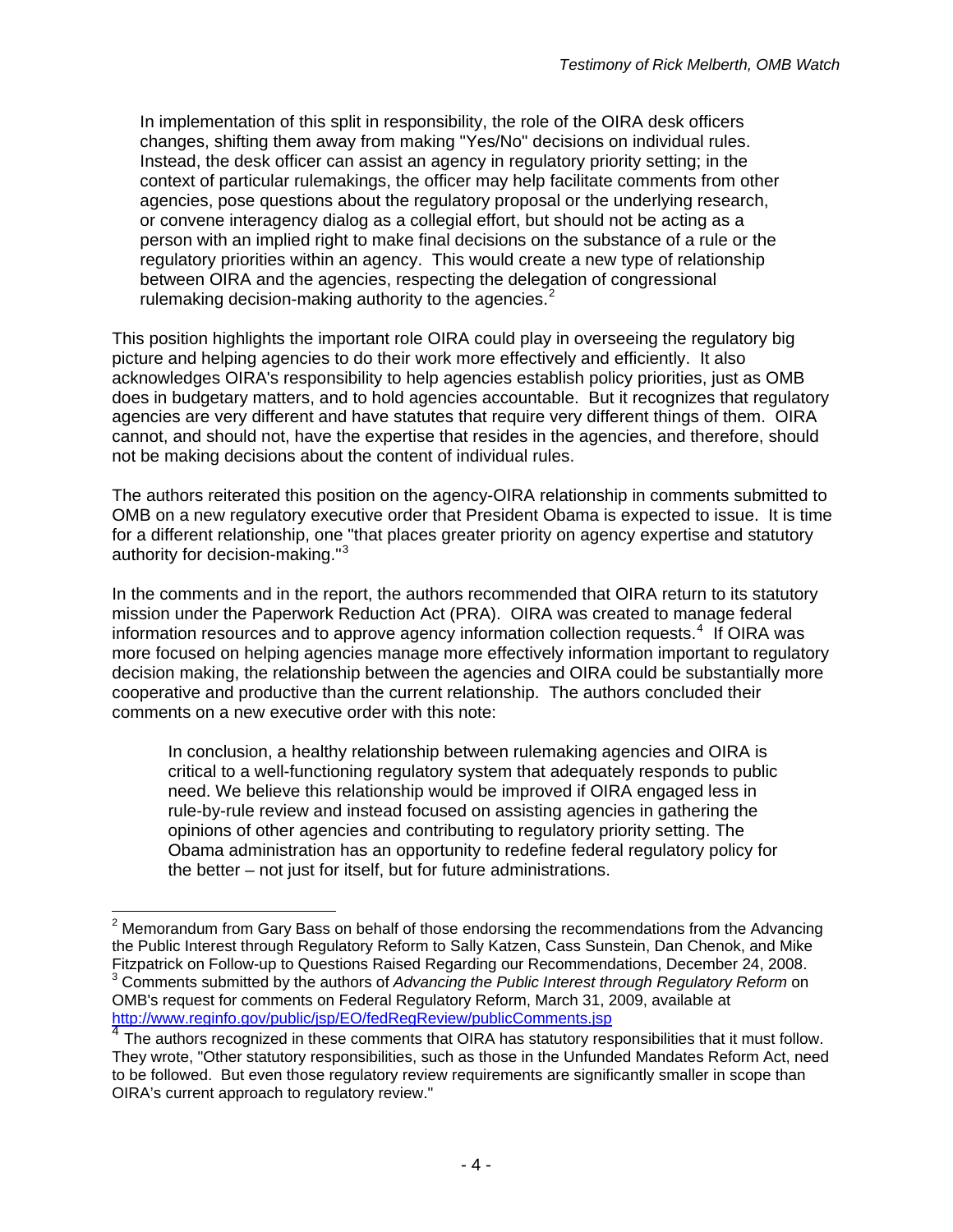# *III. Restoring Scientific Integrity*

Timely and accurate information is essential to setting regulatory policy. The information considered in the regulatory process is a function of legislative direction and agency processes designed to meet the problem an agency addresses. These processes must generate independent and credible information. To generate this high quality information, agencies must have access to the most reliable information available from the scientific community. Both the process and the information in the process need to be free from political interference.

The report's nine recommendations in this area focused on restoring scientific integrity to the process. "Agency experts, federal advisory committees, peer reviewers, and other experts involved in the design, conduct, and analysis of government research and regulations should be free from interference from political appointees within the agency and within White House offices. They should be free from political harassment and censorship and free to disclose information considered relevant to the recommendations they forward to policymakers." (p. 30)

The recommendations emphasized two points: 1) how the public can hold government officials accountable for their actions, and 2) ways to ensure that information used in policy decisions is independent and the best available. President Obama has taken a valuable first step in issuing a memorandum to agency heads regarding the importance of scientific integrity, thus meeting the first of the report's recommendations in this area. $5$ 

The memo's first paragraph reads:

Science and the scientific process must inform and guide decisions of my Administration on a wide range of issues, including improvement of public health, protection of the environment, increased efficiency in the use of energy and other resources, mitigation of the threat of climate change, and protection of national security.

It goes on to call on political officials to refrain from suppressing information, making information developed and used by agencies transparent, and selecting professionals for executive branch positions based on their scientific and technical qualifications. Lastly, the memo assigns to the director of the White House Office of Science and Technology Policy the responsibility for creating a process to result in recommendations for guaranteeing scientific integrity in the executive branch.

*Advancing the Public Interest* addressed many of these issues in some detail. For example, the report recommended strengthening federal advisory committees and conflict of interest procedures for those serving on the committees. These committees are essential mechanisms for providing expert advice and analysis. The political independence of the committees has often been compromised, calling into question the independence of the advice they provide to agencies.

Restoring scientific integrity requires increased transparency. The report recommended that agencies disclose scientific, technical, economic, and social analyses used in the regulatory process. Making this information available for public scrutiny and replication enhances the

<span id="page-4-0"></span> 5 Memorandum for the Heads of Executive Departments and Agencies, Subject: Scientific Integrity, March 9, 2009, available at <http://fdsys.gpo.gov/fdsys/pkg/DCPD-200900137/pdf/DCPD-200900137.pdf>.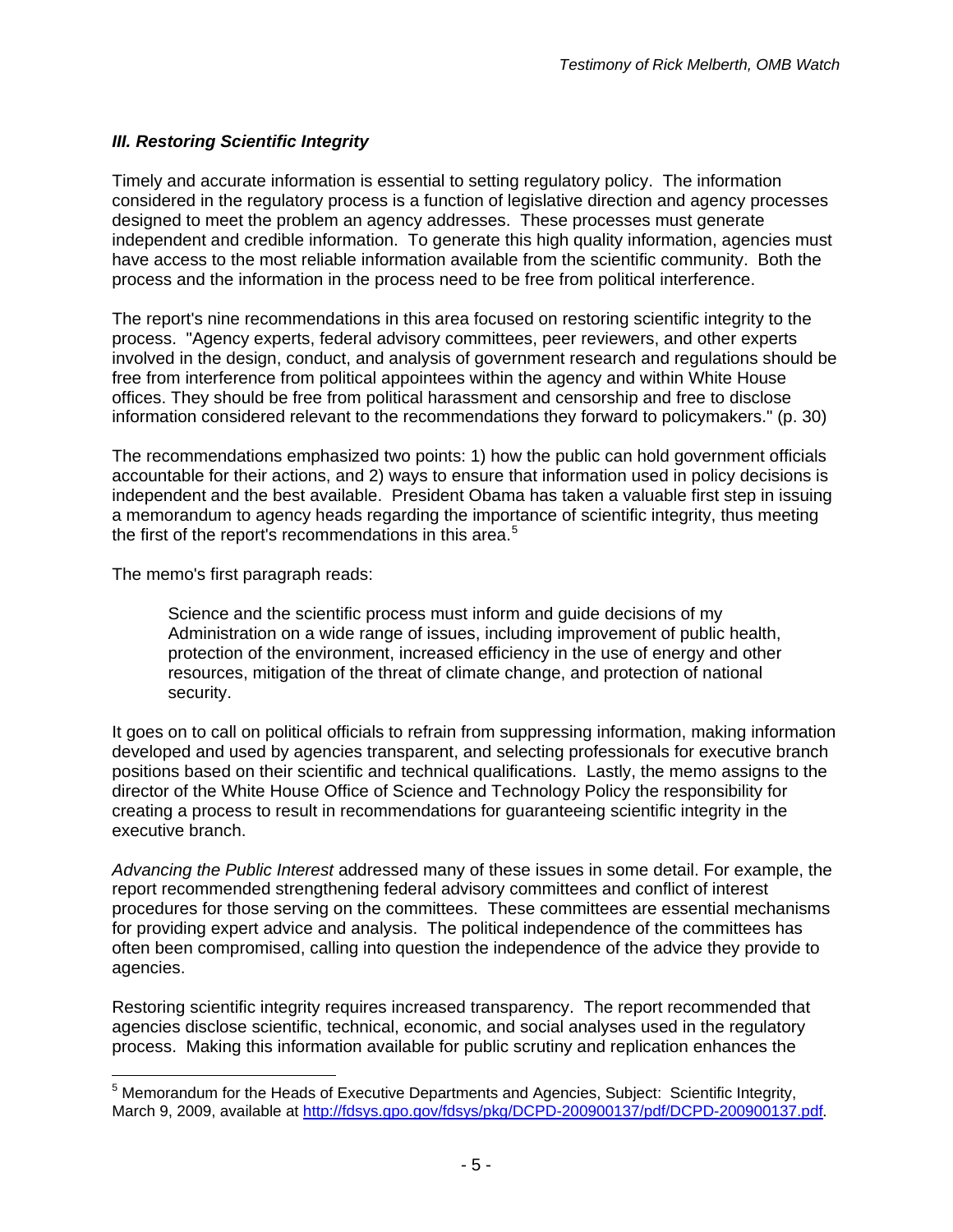quality and integrity of the information used and the policy decisions that flow from the process. Creating policies by which agency scientists can discuss their scientific findings with the public, their colleagues, and the media is part of this emphasis on transparency in the report. These recommendations should be read in the context of the other transparency recommendations in the report, including making information considered in the process part of the rulemaking docket. (See the transparency section below.)

Finally, secretive interagency reviews and vetoes of other agency actions should end. If agencies are impacted by the work of an agency mandated to address a problem, the agencies should make their interests and the potential impacts known to the primary agency and OIRA in an open and transparent process. When conflicts arise, OIRA could mediate these conflicts. This conflict resolution role is an appropriate one for OIRA to play when the actions of one agency potentially impact another. Other agencies should not be able to terminate or hinder actions through inappropriate interagency review. OIRA should not provide impacted agencies with the multiple opportunities to delay or alter scientific assessments and processes behind closed doors.<sup>[6](#page-5-0)</sup> Interagency reviews and expressions of concern should be publicly disclosed.

# *IV. Restoring Resources to Federal Agencies*

By far the biggest problem facing regulatory agencies is the dire need for financial and human resources. Agencies are experiencing a drain of expert scientists, engineers, and trained inspectors at the same time they are facing increased regulatory responsibilities and new challenges. Budgets have not kept pace or have been cut. As we have seen with both the financial crisis and the surge in imported goods, the dangers to the public are real and can be serious. The report noted, "Federal agencies responsible for regulating these financial and consumer products, and for regulating public health risks from environmental hazards, are plagued by declining resources and authority, making it more difficult to ensure the safety and soundness of consumer products." (p. 39)

In the 100-day recommendations to both the new president and the 111<sup>th</sup> Congress, *Advancing the Public Interest* called for an increase in funding for regulatory implementation and enforcement. The authors recognized that agency resources cannot be restored all at once, but wrote that there should be a multi-year efforts to bring agencies to the point where they can meet their organizational missions. Congress and the president should provide agencies the resources to help identify data gaps, build or restore information collection programs, and enhance enforcement programs. The recommendations called for helping the agencies build comprehensive compliance initiatives and develop modern enforcement tools for deterrence.

In summarizing the implementation and enforcement recommendations, the authors wrote:

Effective implementation of many financial, public health, worker and consumer safety, and environmental quality regulations require a complex mix of federal, state, and local government actions, as well as third party involvement. This mix relies substantially on the leadership of federal agencies: setting priorities, providing technical and financial assistance, and ultimately enforcing compliance

<span id="page-5-0"></span> 6 The example the authors cite is the interagency review process, recently amended by OIRA, for toxicological assessments performed by the Environmental Protection Agency for its Integrated Risk Information System (IRIS). The revised process allows agencies such as the Department of Defense to have multiple opportunities to stop IRIS assessments of certain chemicals.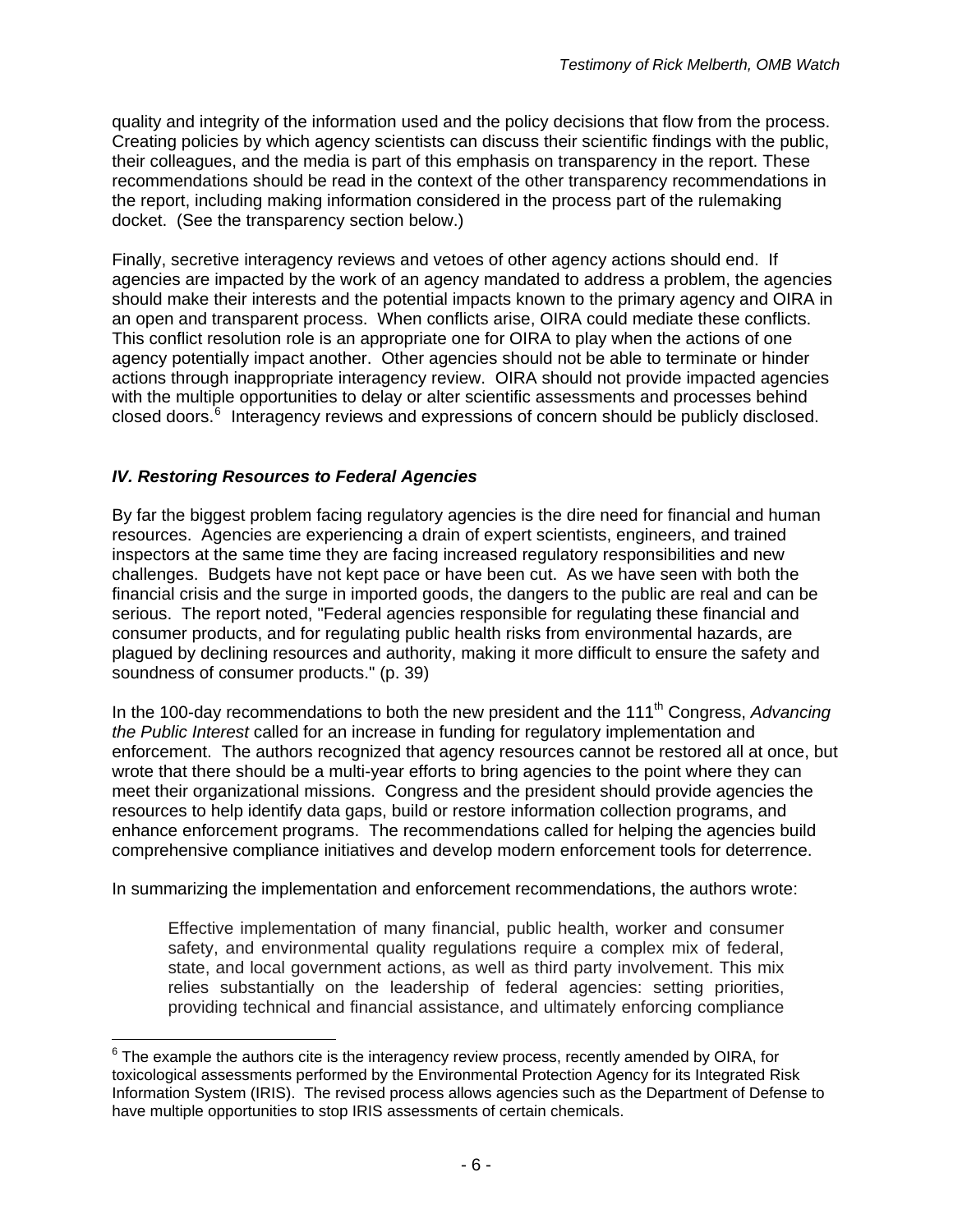with regulations. Without sufficient financial and human resources, clear enforcement goals, and sound evaluation tools, the problems identified and addressed in law cannot effectively be solved. (p. 41)

### *V. Regulatory Transparency*

The report cited three reasons why transparency is critical to ensuring a well-functioning regulatory process: transparency improves the legitimacy of regulations, increasing acceptance within both the public and the regulated community; it serves as a check on misconduct by exposing decisions to the public; and it improves both the quality and quantity of public participation.

All of the transparency recommendations are based on the notion that government should adopt a presumption of openness. The authors believed that the public has a right to know how regulatory decisions are made.

It should be noted that while the report goes to great lengths to avoid recommending the imposition of new requirements on agency employees, the authors believed imposing transparency requirements to be a worthy exception. While they were mindful of the increased workload associated with new disclosure requirements, they also recognized that advances in technology have made disclosure easier and that the government should embrace those advances to mitigate the burden and increase and improve public accessibility. The report stated, "The Internet age has also redefined the concept of government transparency: Information should be available online in a timely fashion and in searchable formats to be considered truly transparent in modern society." (p. 45)

The report recommended that agency rulemaking dockets be expanded to include more relevant information and that dockets be more accessible to the public. In addition, agencies should include in their dockets "all studies in their possession related to a rulemaking, regardless of whether the study was used to inform the policy option the agency chose." (p. 47)

The report called on the Obama administration to make Regulations.gov, the central location for online access to rulemaking dockets, more user-friendly by expanding search capabilities and other features. The report also recommended that these dockets be opened and made available online as soon as possible, preferably before the agency publishes a notice of proposed rulemaking.

Within those dockets, the report recommended expanding disclosure of communications made by or to federal officials during the rulemaking process. Keeping these communications hidden, as officials have generally done, often obscures the true rationale behind a decision or the true decision maker. Accordingly, the report recommended improving disclosure along three common paths of communications:

- o "Agencies should disclose online all written communications among federal officials from different agencies, including the White House, regarding rules under development or under review" including draft proposed and draft final rules sent to the White House for review, if such review continues; (p.47)
- o "Agencies should disclose online all substantive communications, written or oral, between any White House office and any nongovernmental entity regarding rules under development or under review;" and (p. 48)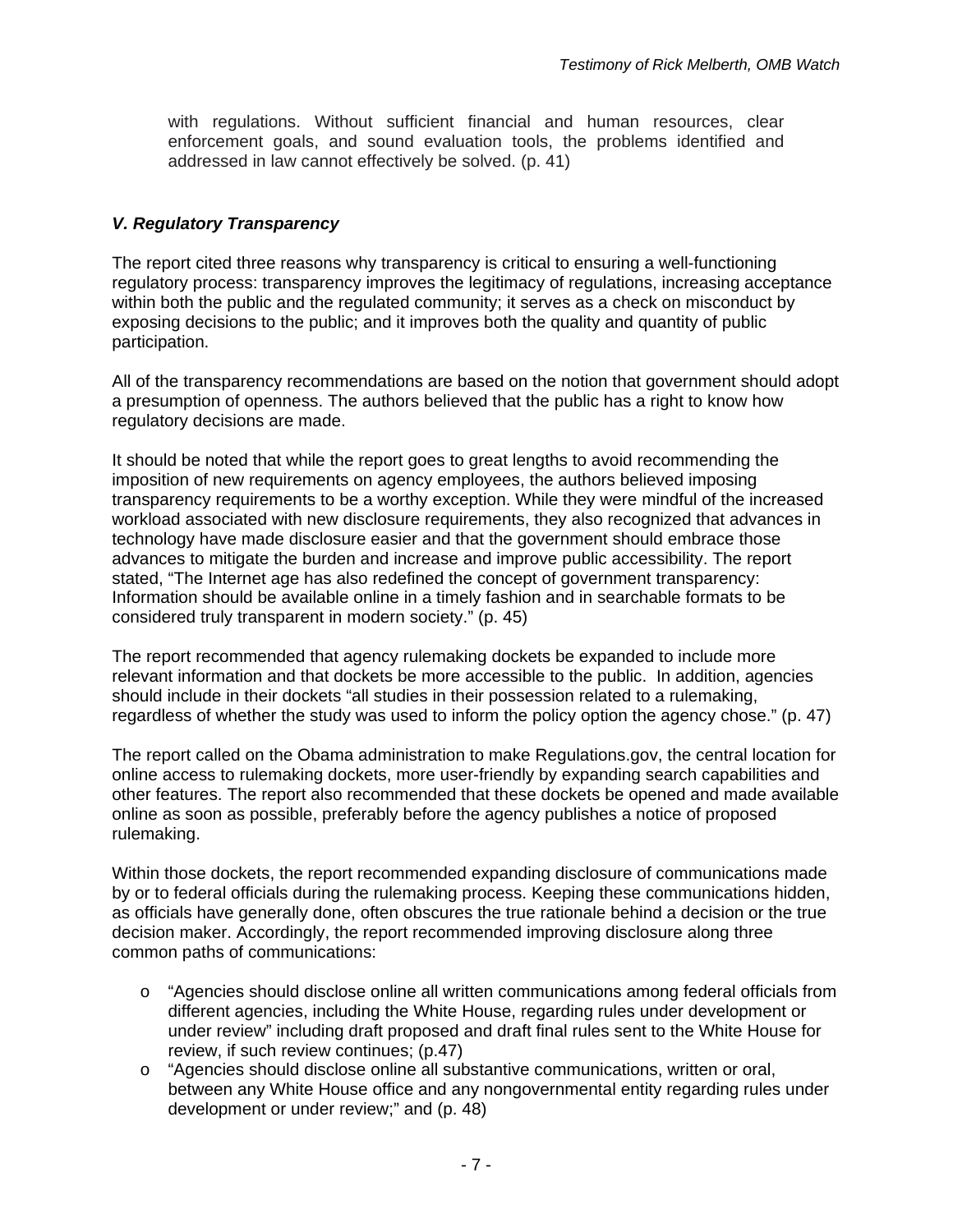$\circ$  "Agencies should disclose online all substantive communications between the agency and nongovernmental entities regarding regulations." (p. 49)

The report also recommended a series of reforms about how the Freedom of Information Act should be interpreted and implemented. The authors recognized, "Although FOIA's reach extends beyond rulemaking and into other areas of government information, improved access to a broad class of records can contribute to a better public understanding of how government works, including rulemaking." (p. 50)

Leading the FOIA recommendations was a call for the administration to interpret FOIA liberally and to make government information public whenever possible. To accomplish this goal, the report recommended President Obama instruct his attorney general to repeal the Ashcroft memo of Oct. 12, 2001, which urged agencies to exercise caution when disclosing government information, and replace it with a memo that promotes a climate of disclosure and openness. The authors chose this recommendation as one of seven that should be implemented in the first 100 days of the Obama administration.

# *VI. Improving the Timeliness and Responsiveness of the Rulemaking Process*

Delay in writing new rules is one of the most obvious and serious flaws inherent in the current rulemaking process. The authors agreed that any reform agenda must include a serious effort to reduce delay.

A common complaint is that the regulatory process is burdened with too many analytical requirements, some of which may add little value to regulations or their underlying rationale. These requirements are set out in various laws, executive orders, and cross-cutting administrative policies (often formulated by White House offices).

The report did not evaluate each of these requirements but called for a broad assessment of regulatory process requirements. "Although many people have different opinions about which of these requirements are burdens and which are necessities, we agreed that serious reform should start by considering the removal of all such requirements from the process and then the addition of requirements deemed essential to efficient, effective, and timely rulemaking," the report noted. (p. 14-15)

Accordingly, the report recommended that President Obama establish a blue-ribbon commission to analyze all the potential sources of delay in the rulemaking process. The president should use the results of the commission's study to consolidate executive-imposed requirements and urge Congress to consider repealing any statutory requirements deemed unnecessary or counterproductive. The report recommended that President Obama establish this commission within the first 100 days of his administration.

In other cases, the points of delay are less easily identifiable. Agency leaders may lack the political will to complete regulations in a timely manner, or institutional barriers may slow the process within an agency.

Scientific uncertainty is one issue that has been used to push rulemakings into an analytical maze. Claims, whether real or manufactured, that the evidence underlying a policy option is not certain enough to warrant action can force agencies into a loop of reanalysis and research. Meanwhile, the public may continue to be harmed by poorly regulated products and practices.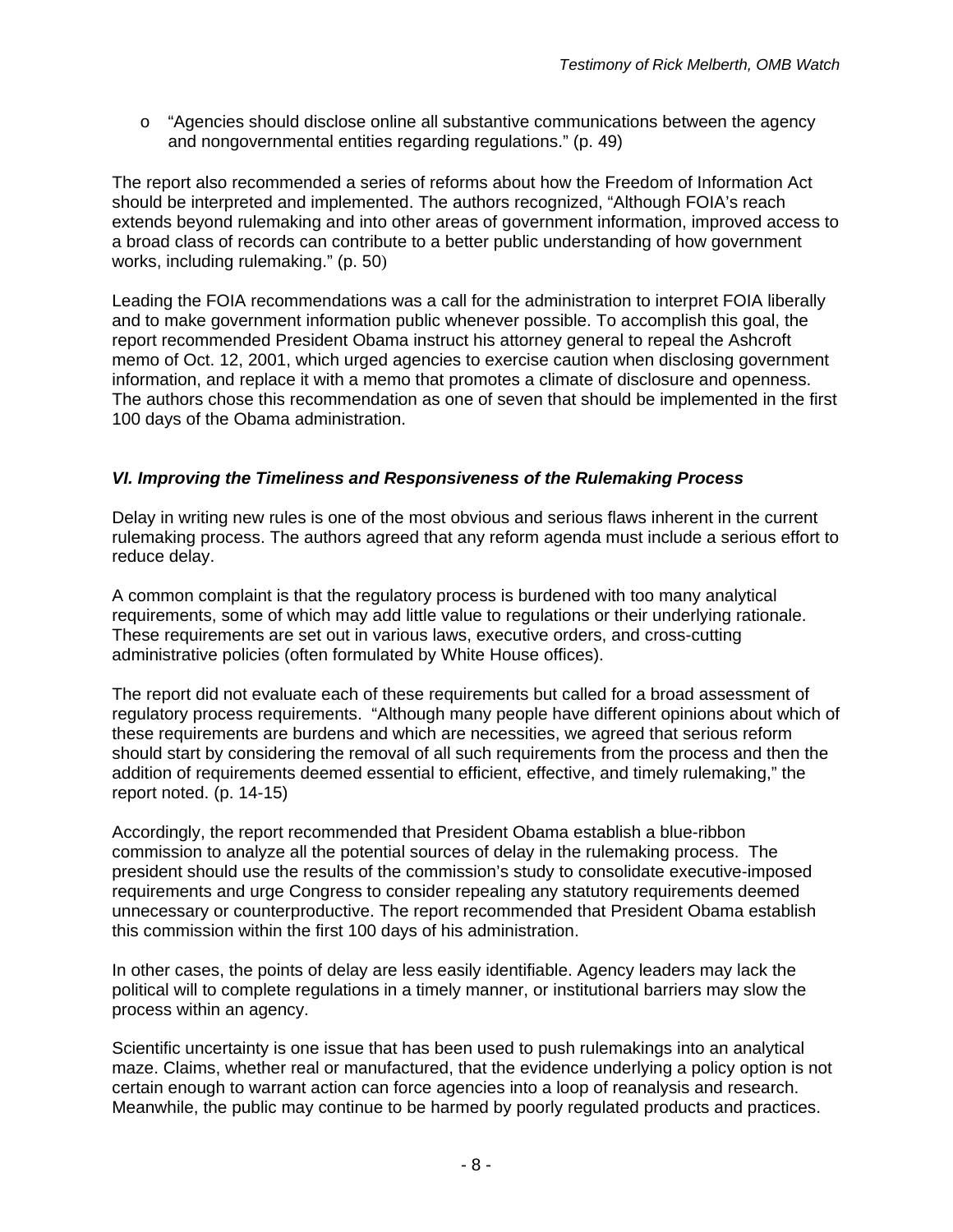To address this problem, the report called on federal officials to "stop using claims of uncertainty to delay or avoid regulation." The report cited three reasons in support:

- o "Pushing for certainty may result in completely stopping regulation in policy areas that rely on scientific information;"
- o Waiting for some level of certainty may not be required by law, especially those laws that emphasize the prevention of harm; and
- o Because "regulation is not an irreversible course of policy […] As evidence grows, standards can be made more or less stringent if necessary." (p. 25)

# *VII. Cost-benefit analysis*

The role of cost-benefit analysis in regulatory decision making is consistently one of the most controversial issues in modern debates over the rulemaking process. The authors chose not to endorse or foreclose cost-benefit analysis either as it is currently used or any variation thereof. However, the authors agreed that agencies should maintain flexibility over how they conduct cost-benefit analysis, and rebuked one-size-fits-all requirements like those found in OMB's Circular A-4.

Instead, the authors recommended six principles for the practice of cost-benefit analysis, should it be used:

- a. Cost-benefit analysis should only be used in ways consistent with the values expressed in statutory or judicial provisions;
- b. Cost-benefit analysis is an analytical tool and should not be determinative in regulatory decision making unless specifically required by statute (i.e., it should be a source of information, not a decisional standard);
- c. Information and assumptions used in cost-benefit analysis should be transparent and allow for the analysis to be replicated. The analysis should include statements of uncertainty about the assumptions;
- d. Cost-benefit analysis should disclose both quantitative and qualitative aspects and utilize both when interpreting results;
- e. Cost-benefit analysis should include an explicit statement about who benefits and who bears the costs; and
- f. While it may be appropriate to have methodological questions about cost-benefit analyses conducted by federal agencies, the White House or other regulatory reviewing agencies should never manipulate or alter results. (p.24)

Most importantly, the authors recognized that the statutes underlying regulations should be the preeminent criteria for decision making and should not be usurped by any form of regulatory analysis unless mandated by statute.

### *VIII. Conclusion*

Federal regulations are critical to implementing public policies and protecting the health and safety of the public and the quality of our natural resources. Producing effective and efficient regulations is an essential governmental function. The process by which regulations are promulgated has been increasingly burdened with analytical and procedural hurdles. The result